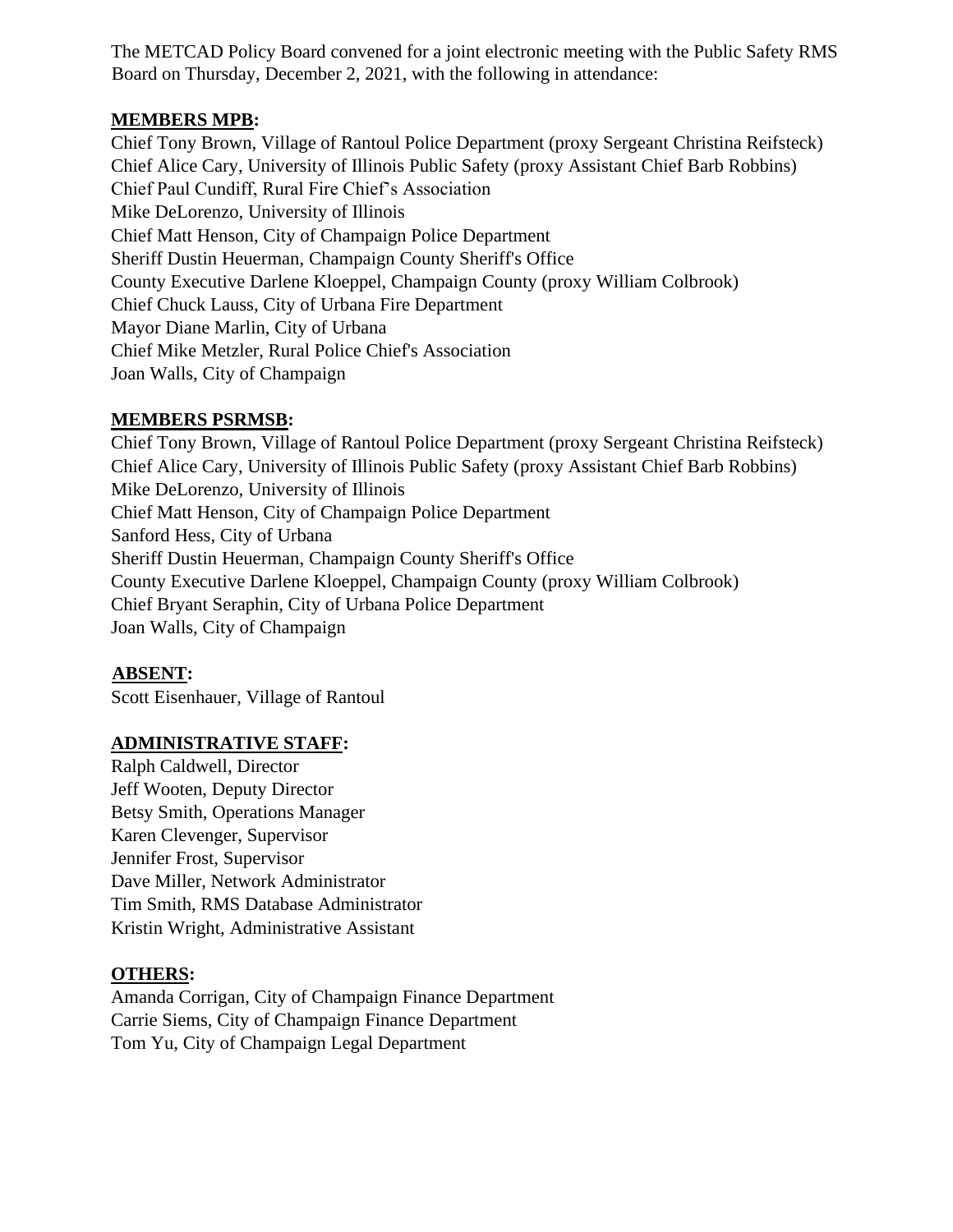The meeting was a joint meeting between the METCAD Policy Board and the Public Safety RMS Policy Board. Vice-Chair Chuck Lauss called the METCAD Policy Board meeting to order and Vice-Chair Bryant Seraphin called the Public Safety RMS Policy Board meeting to order. Both started at 8:30 a.m. Proxies are noted in the attendance list. Roll call was taken for both Boards.

Director Caldwell reported that there were three electronic communications for both of the Boards and it was for the proxies noted in the member list.

There was no audience participation for either Boards.

Vice-Chair Lauss asked for a motion from the METCAD Policy Board for the approval of the March 4, 2021 Regular MPB-RMS Regular Joint Meeting Minutes. Sheriff Dustin Heuerman made the motion; Ms. Joan Walls seconded the motion; motion carries. Vice-Chair Lauss asked for a motion from the METCAD Policy Board for the approval of the October 7, 2021 Regular MPB Meeting Minutes. Chief Paul Cundiff made the motion; Ms. Joan Walls seconded the motion; motion carries. Vice-Chair Lauss asked for a motion from the METCAD Policy Board for the approval of the October 7, 2021 Closed Session MPB Meeting Minutes. Sheriff Heuerman made the motion; Chief Cundiff seconded the motion; motion carries.

Vice-Chair Seraphin asked for a motion from the Public Safety RMS Policy Board for the approval of the March 4, 2021 Regular MPB-RMS Regular Joint Meeting Minutes. Mr. Mike DeLorenzo made the motion; Ms. Joan Walls seconded the motion; motion carries.

Vice-Chair Lauss and Vice-Chair Seraphin called for action items for both Boards. The meeting dates for the METCAD Policy Board and the Public Safety RMS Board were reviewed. The METCAD Policy Board meeting dates include quarterly joint meetings with the Public Safety RMS Board. Sheriff Heuerman made a motion to accept the meeting dates with the amendment that the March meetings be held separately to approve the budgets; Mr. Sanford Hess seconded the motion; motion carries.

Vice-Chair Lauss and Vice-Chair Seraphin called for discussion items for both Boards. The first discussion item was the presentation of the FY 2020/2021 METCAD audit. Ms. Carrie Siems, City of Champaign Accountant, reviewed the audit. She reported that there were no difficulties in this year's audit, there were no material misstatements, no disagreements with management and no findings or issues. She stated that the auditor's report provided an unqualified or clean opinion which is the best opinion that can be received. She then reviewed the Management's Discussion and Analysis. It is a summary of what has happened over the year and provides a year after year comparison. She then reviewed the changes in net position and then the statement of net positions which includes unrestricted funds and capital. Next, she reviewed the Statement of Revenue, Expenses and Changes in Net Position. She then reviewed the Budget Actual Report which shows the original budget, the revised budget and the actual budget by line item. Everything was in line as expected. Last item reviewed was the Management Letter. She mentioned that GASB has released a new recommendation and they would be updating next year's audit accordingly. Ms. Amanda Durst presented the FY 2020/2021 Public Safety RMS audit. She reported that there were no difficulties in this year's audit, there were no material misstatements, no disagreements with management and no findings or issues. She stated that the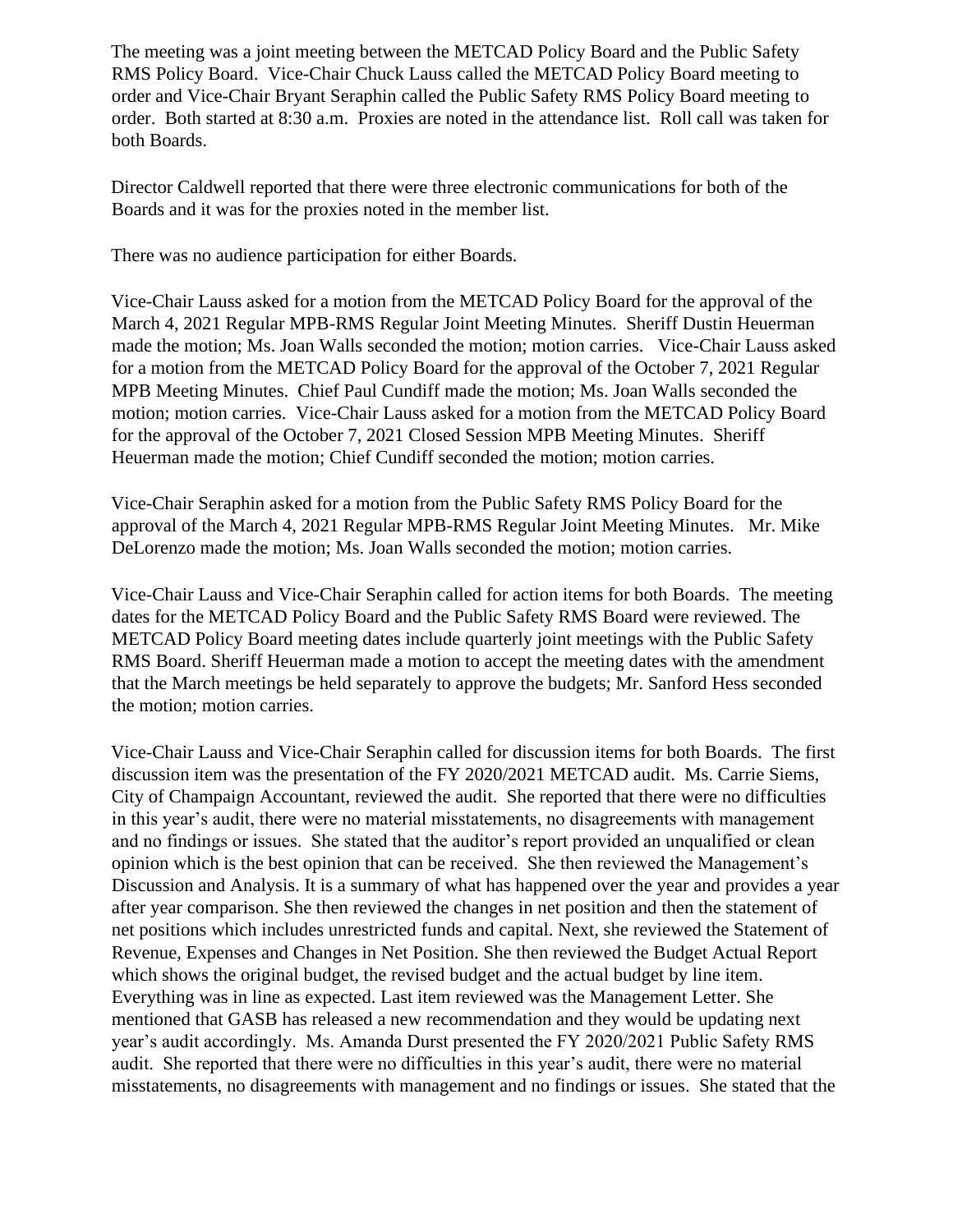auditor's report provided an unqualified or clean opinion which is the best opinion that can be received. She then reviewed the Management's Discussion and Analysis. It is a summary of what has happened over the year and provides a year after year comparison. She then reviewed the changes in net position and then the statement of net positions which includes unrestricted funds and capital. Next, she reviewed the Statement of Revenue, Expenses and Changes in Net Position. She then reviewed the Budget Actual Report which shows the original budget, the revised budget and the actual budget by line item. Everything was in line as expected. Last item reviewed was the Management Letter. She mentioned that GASB has released a new recommendation and they would be updating next year's audit accordingly.

Director Caldwell provided a Legislative Update. He reported that he had met with Chief Cary and State Representatives to discuss the mental health bill. The University of Illinois is working on a co-responder program.

He reported that Urbana Fire Department Deputy Chief Demond Dade has been appointed to the Statewide 9-1-1 Advisory Board as the Fire Chief representative. Other appointments are still being made. He also stated that the next meeting scheduled would be on December 13 and allowables and non-allowables for surcharge expenditures would be discussed.

Deputy Director Jeff Wooten provided a Technical Services Update. He stated that staff continue to work on the CAD system. Proximity dispatch for fire has been completed and for the most part, has gone well. The system is still being tweaked. Data conversion is still ongoing and hope to have it completed by mid-January. The State 9-1-1 Authority has begun working on the Statewide network.

He reported that the Motorola project continues to move forward. Parts have been delayed but are expected by February. The tower removal is planned for the spring.

Updates regarding the RMS system were also provided. He wanted to thank everyone for providing the staff to help with the build of the system. He reported that METCAD was very fortunate to hire Mr. Tim Smith and the knowledge he had regarding the ARMS system. The project is moving forward and the Train the Trainer's meetings are scheduled in February and March. The "go-live" date is scheduled for April 5 and Tyler is scheduled to be onsite for it. The warranty for the ARMS server expires in September 2022 so the goal is to have everything operational by then.

Operations Manager Betsy Smith provided a personnel update. She reported that Caitlin Haas had received the Illinois Trainer of the Year from Illinois APCO. She attended the conference including the banquet where she received the award. Staffing is down by seven with two leaving next month. She stated that the plan is to hire 6 new employees in January with the training process being about 9 months. After about 4 months, new TC's can act as a call taker. Ms. Smith is working with the City of Champaign Human Resources to including hiring incentives for lateral hires. The AFSCME contract will expire in June 2022 so contract discussions will begin in the next several months.

In Director comments, Director Caldwell congratulated Chief Henson on his retirement and thanked him for service in public safety. He also reported that the Shield Covid testing would be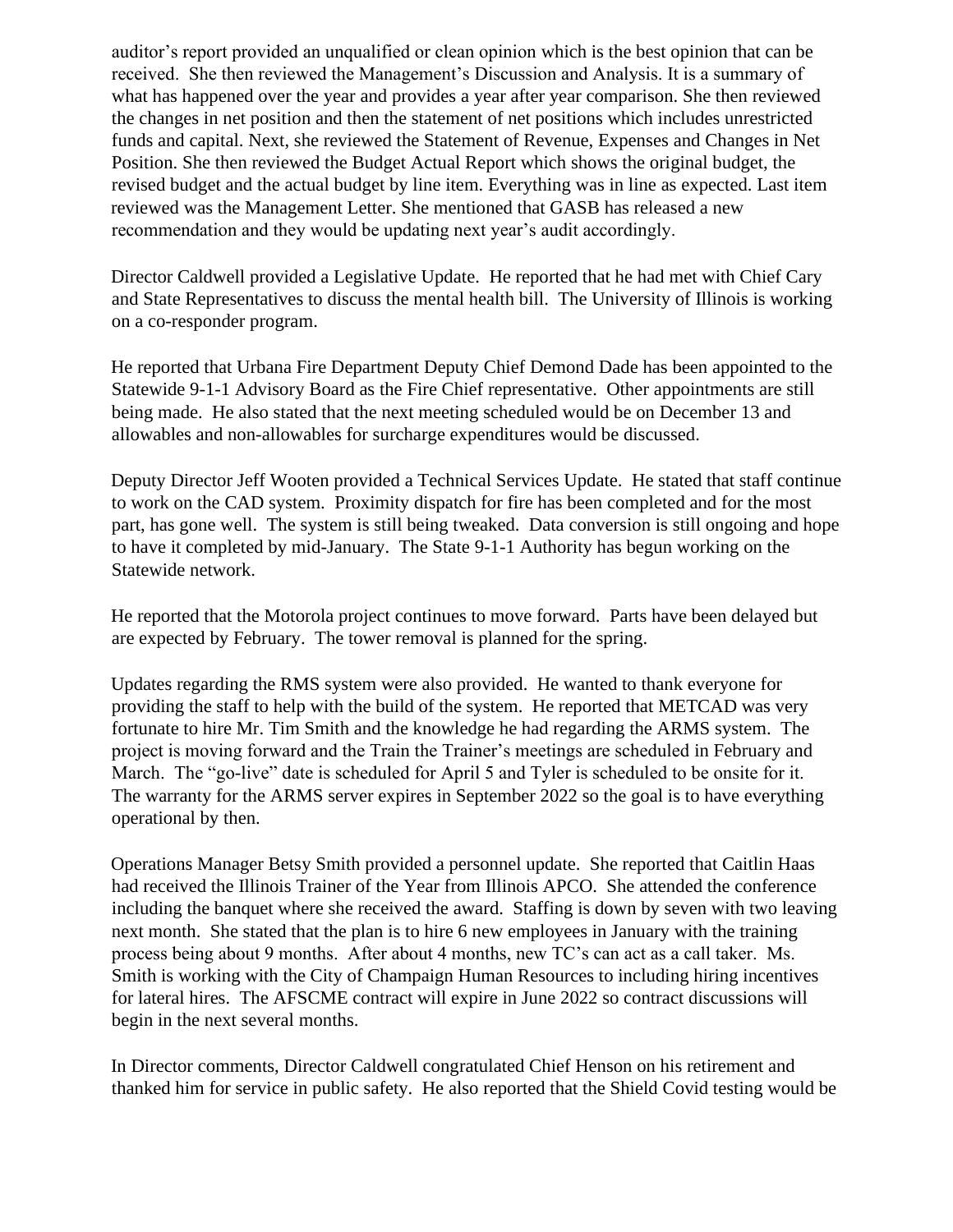done at METCAD. The City of Champaign has signed a contract and unvaccinated individuals will be tested.

Vice-Chair Lauss asked for a motion to adjourn the METCAD Policy Board meeting. Chief Cundiff made a motion to adjourn; Mr. DeLorenzo seconded the motion. Motion carries. Meeting adjourned at 9:22 a.m.

Vice-Chair Seraphin asked for a motion to adjourn the Public Safety RMS Policy Board Meeting. Sheriff Heuerman made a motion to adjourn; Ms. Walls seconded the motion; motion carries. Meeting adjourned at 9:23 a.m.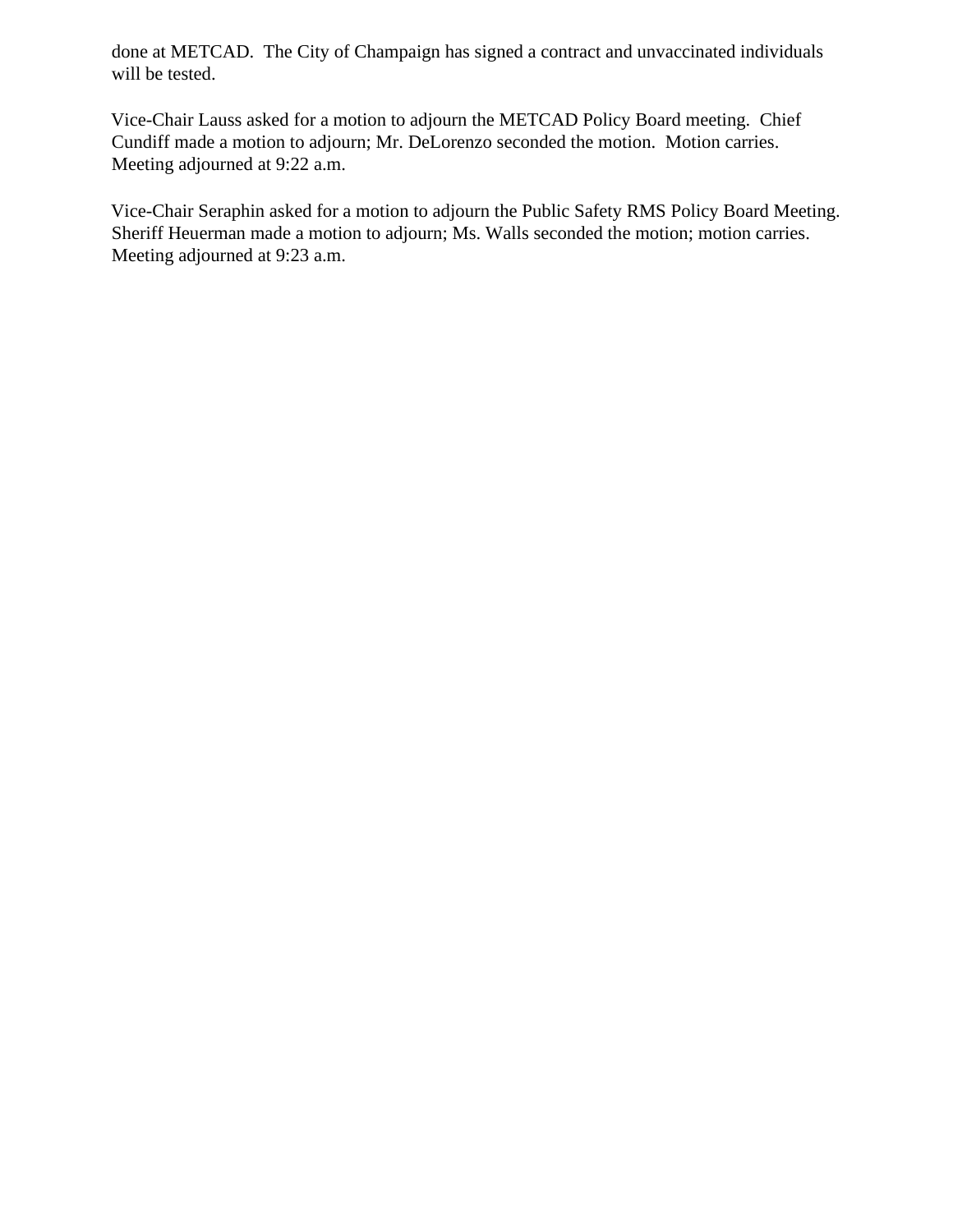#### A RESOLUTION

### APPROVING AND ADOPTING THE ANNUAL BUDGET FOR THE FISCAL YEAR COMMENCING JULY 1, 2022 AND ENDING JUNE 30, 2023 (PUBLIC SAFETY RMS POLICY BOARD)

#### BE IT RESOLVED BY THE PUBLIC SAFETY RECORDS MANAGEMENT

SYSTEM POLICY BOARD, as follows:

**Section 1.** That the Annual Budget for the Fiscal Year commencing July 1, 2022, and ending June 30, 2023, attached hereto as Attachment A and incorporated by reference herein is hereby approved and adopted.

**Section 2.** That the Annual Budget commencing July 1, 2021, and ending June 30, 2022, is hereby revised and amended as shown in Attachment A, attached hereto and incorporated by reference herein.

**Section 3.** That the City of Champaign Finance Director is authorized to amend the Annual Budget commencing July 1, 2022, to increase expenditures by the amount of

encumbrances outstanding as of June 30, 2023.

**Section 4.** That this Resolution shall be effective upon passage by the cities of Champaign, Illinois and Urbana, Illinois, Champaign County, Illinois, the University of Illinois Board of Trustees and the Village of Rantoul, Illinois.

**Section 5.** That the METCAD Director is directed to send a copy of this Resolution to the Champaign Finance Technician, 102 N. Neil Street, Champaign, Illinois 61820.

RESOLUTION NO. 22 - 01

PASSED: March 3, 2022 APPROVED:

APPROVED AS TO FORM: Chair, Public Safety RMS Board

\_\_\_\_\_\_\_\_\_\_\_\_\_\_\_\_\_\_\_\_\_\_\_\_\_\_\_\_\_ ATTEST:\_\_\_\_\_\_\_\_\_\_\_\_\_\_\_\_\_\_\_\_\_\_\_\_\_\_\_\_